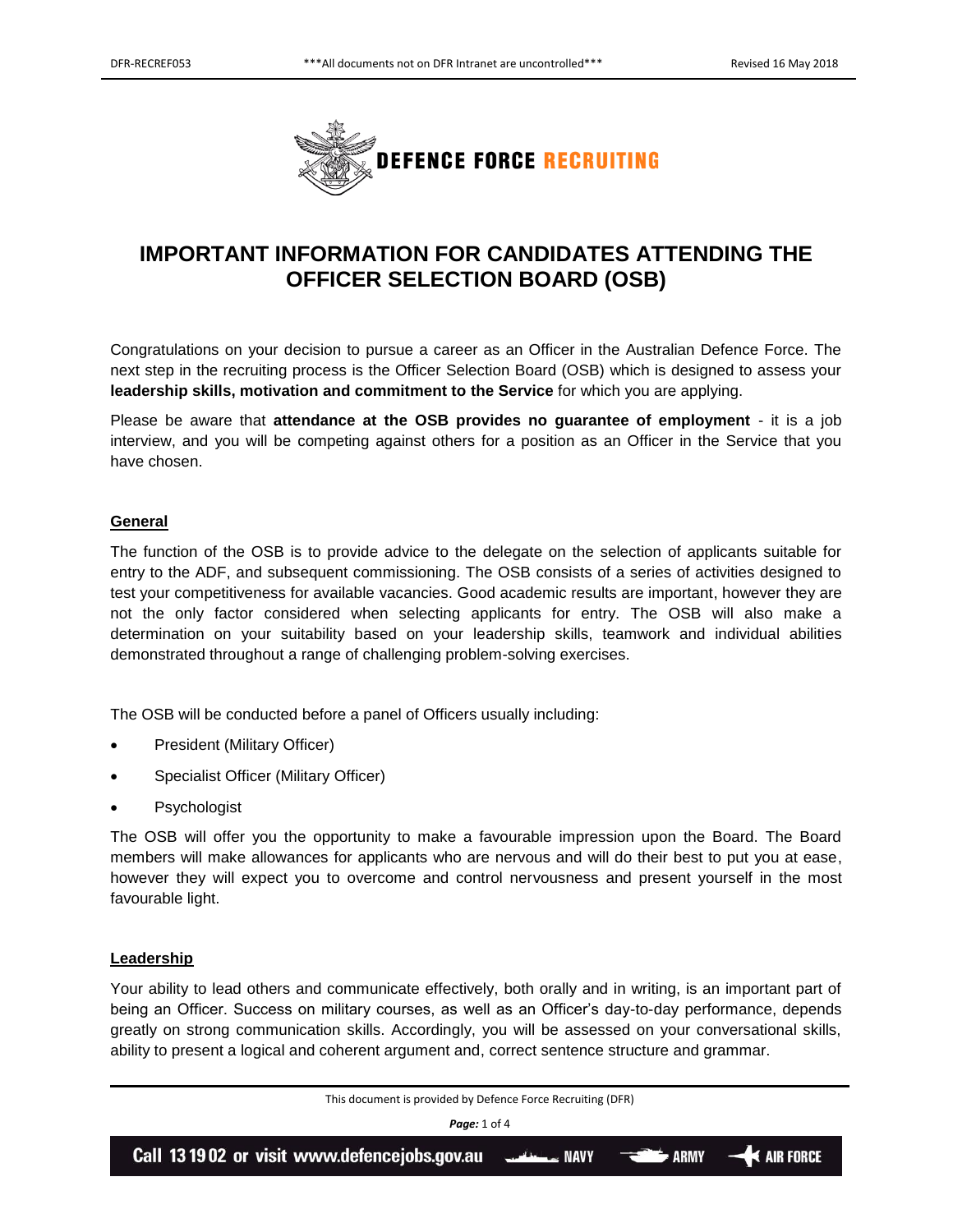You will also be assessed on your understanding of leadership concepts and your experience and potential for leadership positions as an Officer. This may include an assessment of your:

- School appointments or leadership roles for mature candidates
- Public speaking
- Community involvement
- Team sports participation
- General knowledge and understanding of current ADF operations and current affairs
- Self confidence
- **Maturity**
- Understanding of leadership models

#### **What will make you more competitive:**

- Motivation and attitude
- Research
- Ambition and career knowledge
- Performance at your interview
- **Enthusiasm**

You must learn as much as you can about the Defence Force and the particular Service and role you are applying for. **To be more competitive** you should attempt to speak with a current serving Defence member in the same Service and role you are seeking prior to attending the OSB. Speaking to serving personnel will assist you in understanding the role and the requirements of the Service such as sea service. If possible, you should attempt to visit a base or asset (during an open day) to see first hand what life in the Defence Force involves. Importantly, do not forget your application is considered in competition with others on a national basis.

#### **Motivation**

Motivation is a major point which will be evaluated during the OSB. You must be well prepared and learn everything you can about the roles and responsibilities of the position you are applying for. As a candidate, expect to be asked questions on the following issues:

- What do you have to contribute to the Service?
- Why do you want to be a Navy, Air force or Army Officer?
- Do you have the right academic qualifications and personal traits to be become a Navy, Air force or Army Officer?
- Do you know the role and can you cope with the responsibilities?
- Do you know the training process and where and how long you will be in training?

This document is provided by Defence Force Recruiting (DFR)

*Page:* 2 of 4

Call 13 19 02 or visit www.defencejobs.gov.au  $\blacktriangleleft$  air force **ARMY NAVY**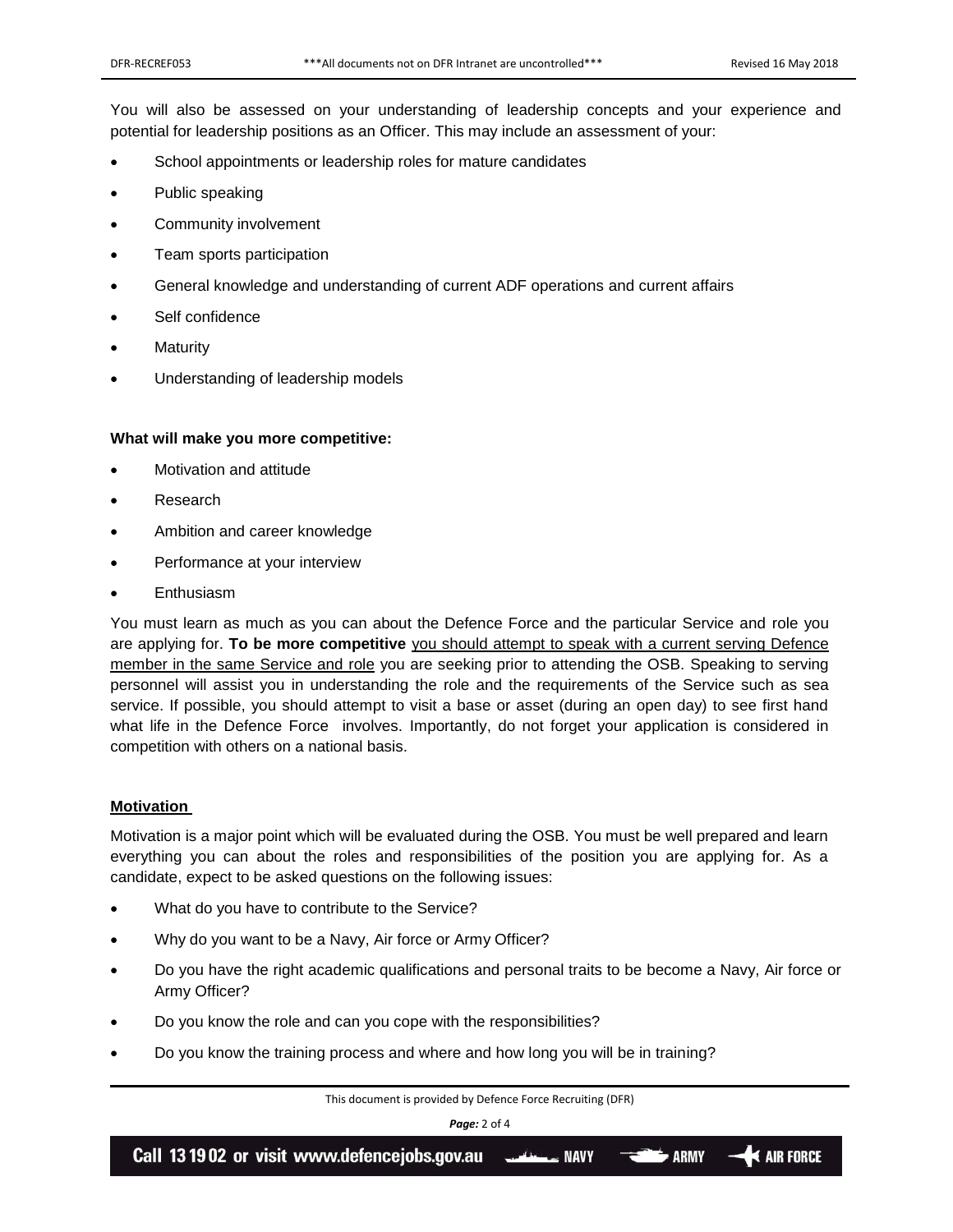- What will you learn at basic / Officer training and what will the training environment be like?
- How much do you know about military life in general?
- How will your lifestyle be affected by joining the Defence Force?
- Do you know the base locations relevant to your job and the basic types of equipment you will be using?
- What Corps (Army), Mustering (Air Force), or Primary Qualification (Navy) will you belong to?
- What are the main functions of the role you are applying for? What is the combat role related to this?
- What are the potential operating environments for the job you are applying for?
- What are the employment conditions for this job positive and negative?
- What are the pay entitlements for initial military training (IMT) / initial employment training (IET) and once you are fully qualified?
- Do you understand the appointment conditions of service?
- What does your family or partner think about your application?
- Can you offer unrestricted service (and do you know what this means)?
- What is the Pre-Enlistment Fitness Assessment and what are the minimum requirements for your chosen Service?

The above questions are only a guide for you to think about, research and answer. It is in your best interest to study as much relevant information as possible to prepare for the interview which should include accessing useful websites provided within the enclosures.

## **Fitness**

High standards of physical fitness are necessary for ADF members to effectively carry out assigned operational tasks. All ADF personnel must be capable of achieving and maintaining a prescribed level of physical fitness as a function of operational preparedness. The minimum fitness standards required to enter the ADF are detailed in enclosure 4.

## **ADF Policies and Conditions**

It is important that you understand the policies and conditions associated with service in the Australian Defence Force. This information is provided to you in enclosure 4.

## **Preparation for your specific Service OSB**

Information pertaining to your specific OSB (for Navy, Army or Air Force) is provided to you in the relevant Service enclosure. If for any reason you anticipate that it will be difficult for you to meet the required

| This document is provided by Defence Force Recruiting (DFR) |  |  |  |
|-------------------------------------------------------------|--|--|--|
| <b>Page:</b> 3 of 4                                         |  |  |  |
| ARMY 44 AIR FORCE                                           |  |  |  |